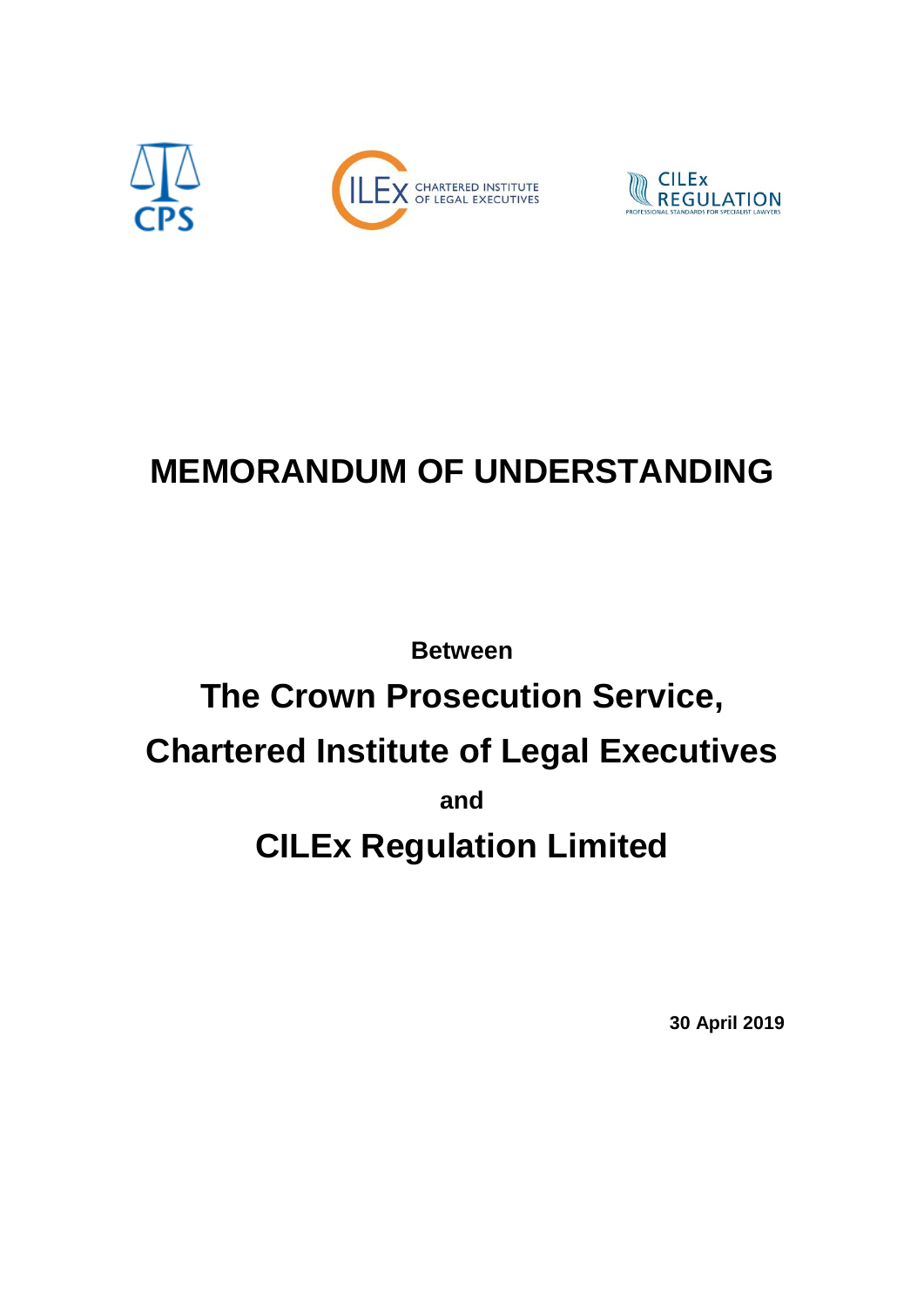# **Memorandum of Understanding between the Crown Prosecution Service, Chartered Institute of Legal Executives and CILEx Regulation Limited**

# **Purpose of document**

1. This Memorandum of Understanding between the Crown Prosecution Service (CPS), Chartered Institute of Legal Executives (CILEx) and CILEx Regulation Limited (CRL) sets out arrangements for the regulation of Associate Prosecutors.

# **Parties to the Memorandum**

2. The CPS, CILEx and CRL recognise and respect their differing statutory and professional duties, operational priorities, constraints and confidentiality requirements. However, all commit themselves to ensuring professional cooperation and to delivery of a system that facilitates the exchange of information for their mutual benefit and in the wider public interest.

# **The Crown Prosecution Service**

- 3. The CPS was created by the Prosecution of Offences Act 1985 and is the Government Department responsible for determining the charge and prosecuting criminal cases investigated by the police in England and Wales.
- 4. The head of the Crown Prosecution Service is the Director of Public Prosecutions. The Director is superintended by the Attorney General, who is responsible to Parliament for the Service.
- 5. The CPS has 14 geographical Areas in England and Wales. Each Area is headed by a Chief Crown Prosecutor (CCP) who is responsible for prosecutions within the Area.





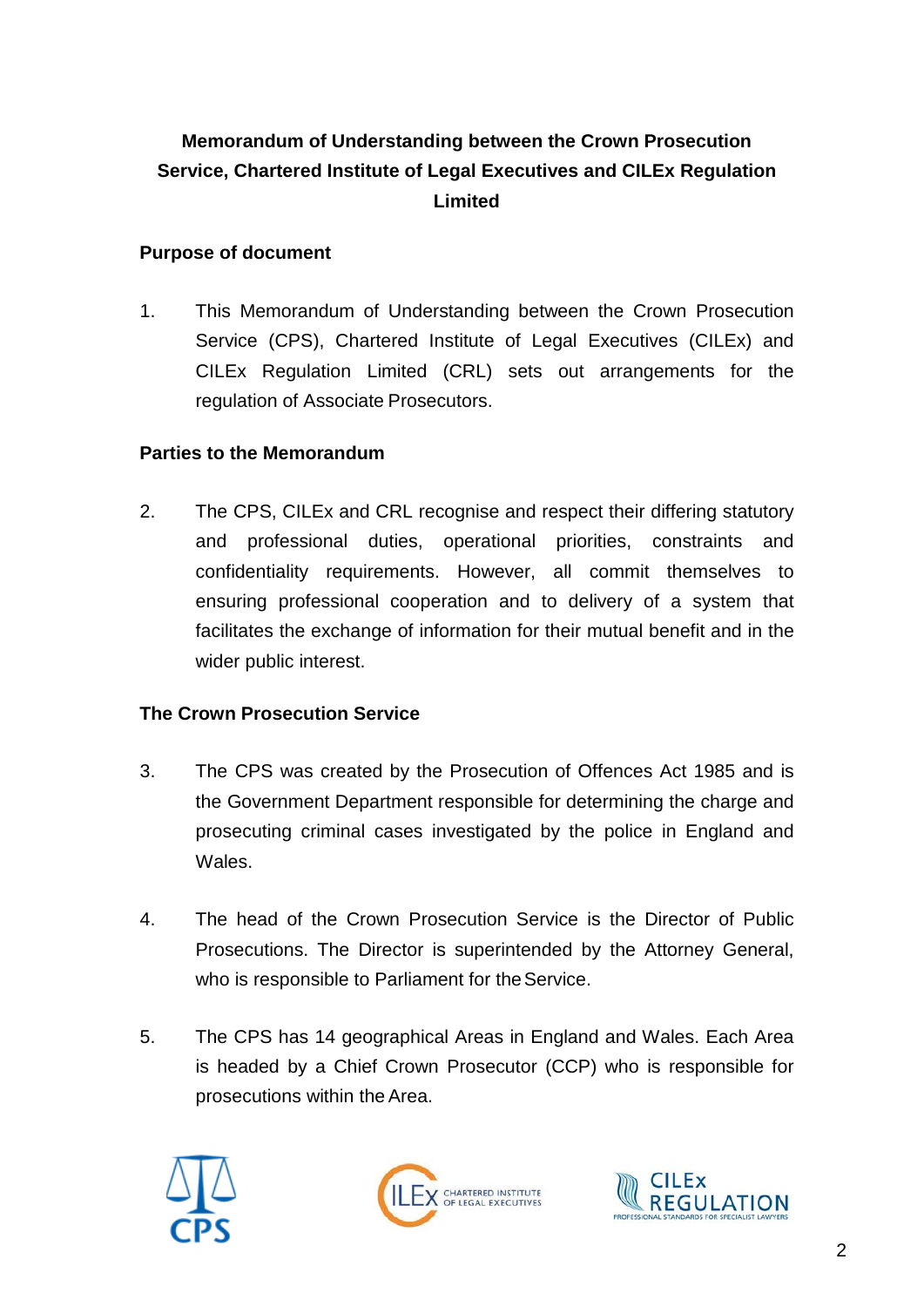6. The CPS is the principal prosecuting authority in England and Wales and is responsible for determining the charge in all but minor cases, advising the police during the early stages of an investigation, reviewing cases submitted by the police for prosecution, preparing cases for court and the presenting of those cases at court.

# **Chartered Institute of Legal Executives**

7. CILEx is the governing body for Chartered Legal Executives and other CILEx members in England and Wales. CILEx is an approved regulator and a qualifying regulator for immigration advice and services under the Legal Services Act 2007.

# **CILEx Regulation Limited**

8. CILEx Regulation Limited (CRL) was established by CILEx to regulate the professional conduct of CILEx members in accordance with the Legal Services Act 2007. Its Objects are contained in its Memorandum of Association. CRL is a wholly owned subsidiary company of CILEx. It oversees the education, qualification and practice standards of Chartered Legal Executives and other CILEx members and promotes and secures appropriate standards of professional and personal conduct.

#### **Associate Prosecutors - General**

- 9. Section 7A of the Prosecution of Offences Act 1985 (the Act) allows the Director of Public Prosecutions to designate suitably trained lay members of staff, known as Associate Prosecutors, to review cases and appear before the magistrates' courts to prosecute a defined range of proceedings. All Associate Prosecutors so designated are members of CILEx and subject to professional regulation through CRL.
- 10. Working under the supervision of experienced Crown Prosecutors, who





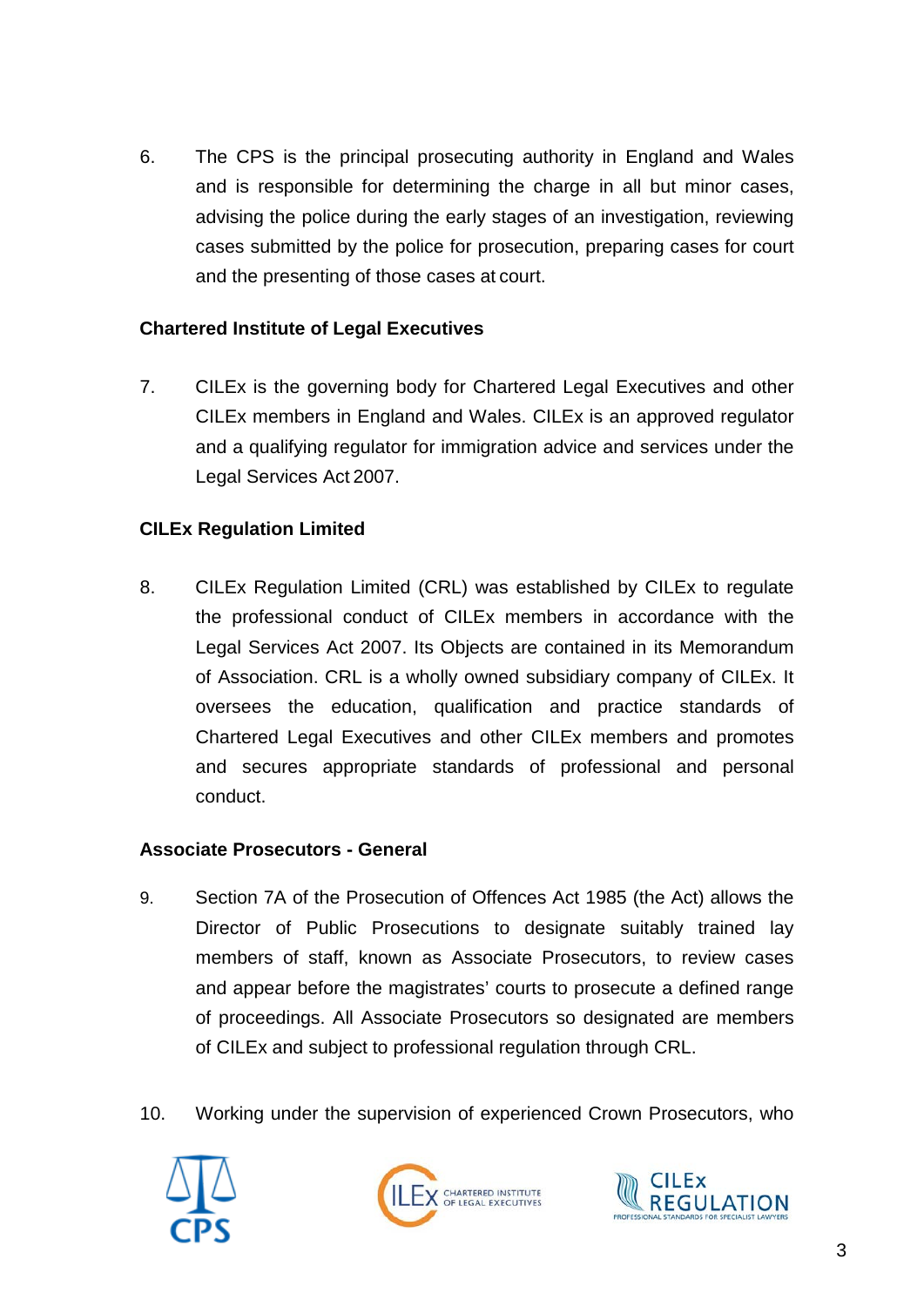provide guidance and assistance, Associate Prosecutors divide their time between reviewing and presenting cases at the local magistrates' courts.

- 11. The role of the Associate Prosecutors is controlled internally by way of Instructions, issued by the Director of Public Prosecution, ensuring that they conduct cases only which they have been trained todo.
- 12. An Associate Prosecutor must complete continuing professional development (CPD) training on an annual basis and stay up to date with changes in the law and legal practice.
- 13. Associate Prosecutors are bound by the Code for Crown Prosecutors and assessed by Her Majesty's Crown Prosecution Service Inspectorate (HMCPSI) against the CPS National Standards of Advocacy.

# **Associate Prosecutor Registration**

- 14. All Associate Prosecutors are subject to regulation by CRL. No lay employee of the CPS may be designated under Section 7A of the Act, deployed as an Associate Prosecutor or be permitted to exercise the rights to conduct litigation or rights of audience granted under the Legal Services Act without being registered by CILEx in the Associate Prosecutor grade.
- 15. Associate Prosecutors will be subject to CILEx and CRL Rules and Regulations governing registration with CILEx. CILEx will advise the CPS in the event that CILEx membership is removed from any Associate Prosecutor for whatever reason.
- 16. The CPS will facilitate inspections and reviews of Associate Prosecutors which CRL needs to undertake to regulate Associate Prosecutors effectively.
- 17. Registration and membership arrangements are set out in AnnexA.





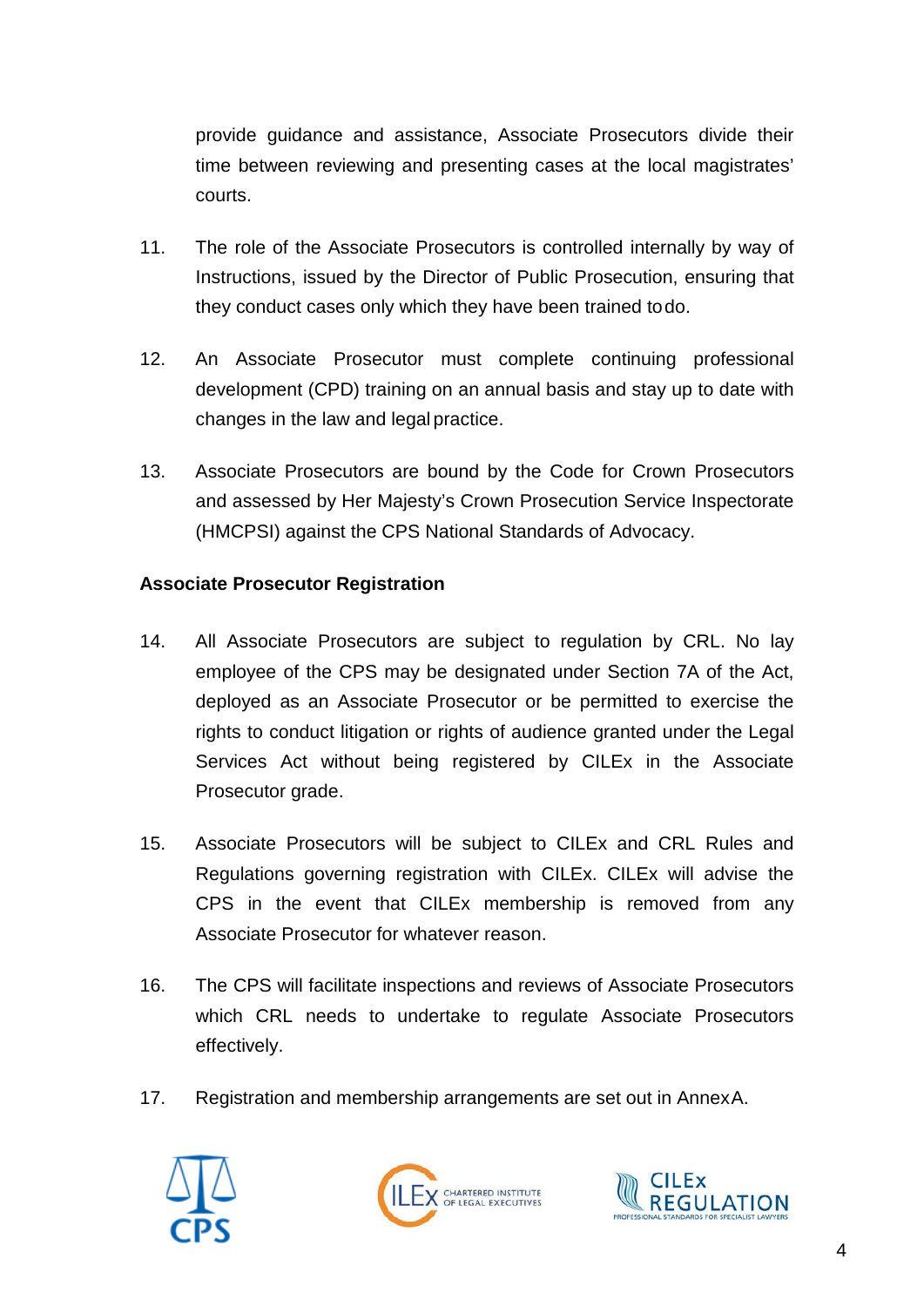# **Review of the CPS Associate Prosecutor training programme**

- 18. The training scheme for Associate Prosecutors will remain consistent with the course outcomes and assessment criteria set out in the Associate Prosecutor Rights of Audience and Litigation Certification Rules. CRL, or persons appointed by CRL, will periodically review the CPS Associate Prosecutor training programme and assessment material for the purpose of ensuring it does meet the criteria in the Associate Prosecutor Rights of Audience and Litigation Certification rules.
- 19. The CPS will notify CRL of any proposals to change the Associate Prosecutor training programme or to develop new training modules for Associate Prosecutors. CRL will review such material to determine whether the changes are consistent with the criteria set out in the Associate Prosecutor Rights of Audience and Litigation Certification Rules.

# **CILEx Conduct Rules**

- 20. All persons registered as Associate Prosecutors with CILEx will be bound by and adhere to the CILEx Code of Conduct and supporting guides.
- 21. Rules governing professional conduct and discipline are set out in the CRL Enforcement Rules (the Rules). The Rules establish a process to consider declarations of prior conduct made by members and prospective members, complaints against members, potential breaches of CILEx Rules and possible misconduct by members. The Rules set out the disciplinary powers available where a matter of misconduct is found proved.

# **Complaints made to CRL about an Associate Prosecutor**





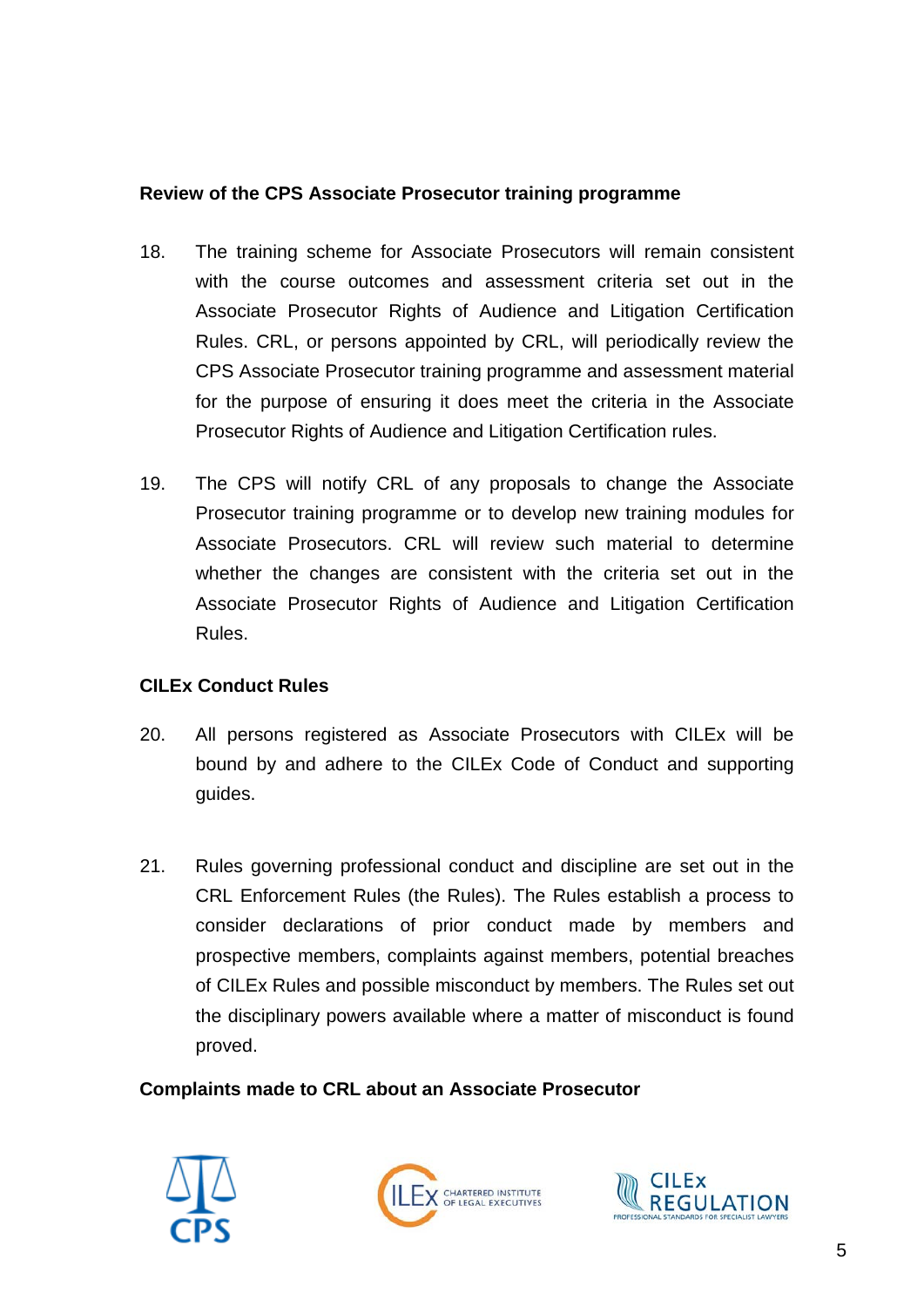- 22. The CPS acknowledges that CRL has the power to investigate complaints made against Associate Prosecutors in respect of an alleged breach of the duties and obligations set out in the CILEx Code of Conduct and supporting guides. CRL will deal with conduct matters in accordance with the Rules.
- 23. CRL will inform the CPS of complaints received against Associate Prosecutors. CRL will provide the CPS with:
	- The name of the Associate Prosecutor concerned;
	- The date the complaint was received by CRL;
	- The details of the complaint;
	- **The proposed timetable for investigation of the complaint; and**
	- The current status of the investigation.
- 24. Where the investigator appointed by CRL to investigate the complaint requires clarification of CPS policy or procedure, the investigator shall contact the relevant Chief Crown Prosecutor inwriting.
- 25. CRL will notify the Director of Public Prosecutions and the relevant Chief Crown Prosecutor of the outcome of the CRL investigation within 7 days of the decision being made.

# **Complaints made to the CPS about an Associate Prosecutor**

- 26. A complaint made to the CPS about an Associate Prosecutor, or an Associate Prosecutor whose conduct appears to fall short of the expected standards, will be dealt with in accordance with the CPS Disciplinary Policy.
- 27. Where a complaint is made against an Associate Prosecutor, the relevant Chief Crown Prosecutor, or other nominated person, will notify CRL of the complaint if it relates to the duties and obligations of the Associate Prosecutor under the CILEx Code of Conduct and supporting





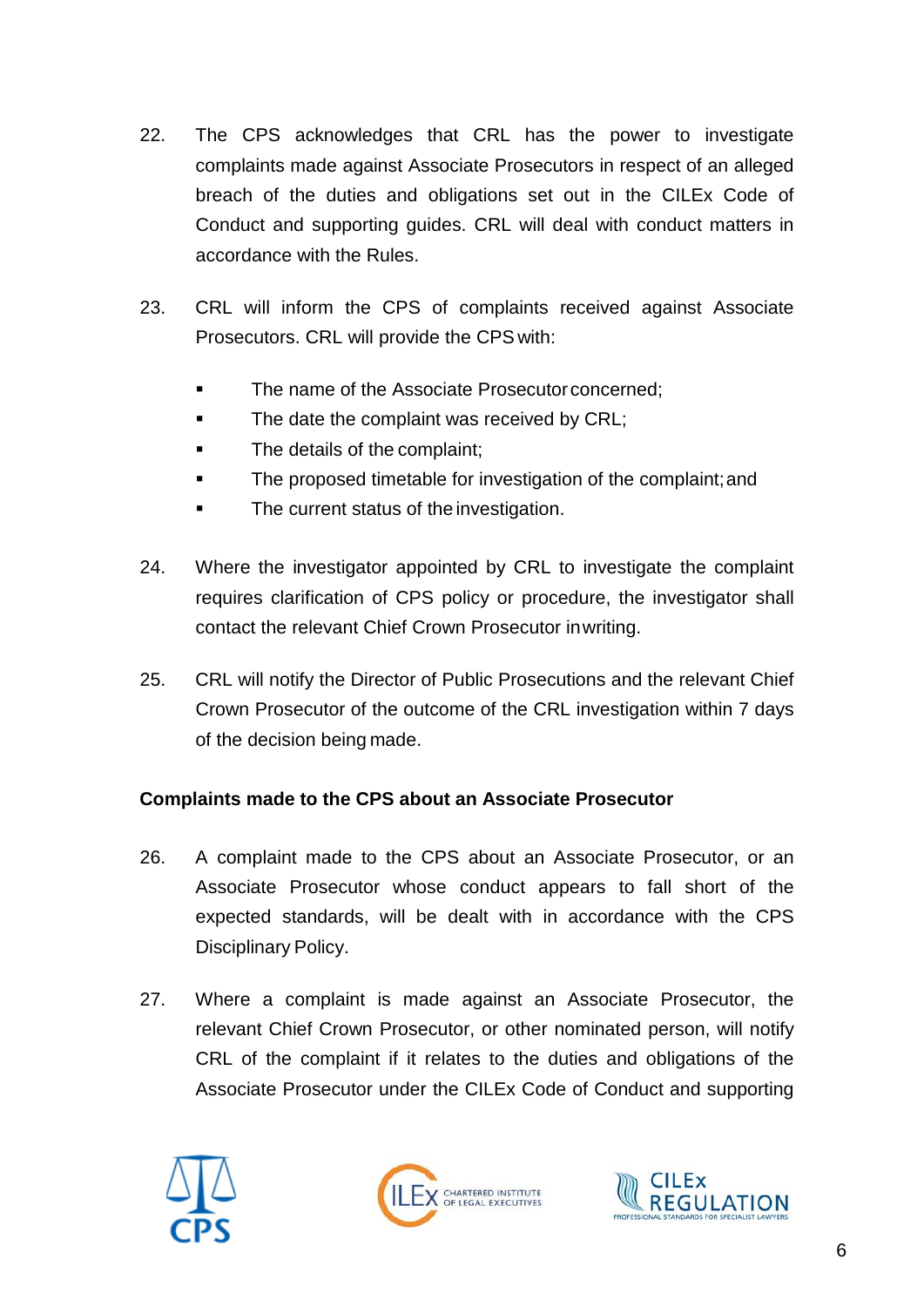guides.

- 28. Where the Chief Crown Prosecutor notifies CRL of a complaint or conduct issue, the CPS will provide CRLwith:
	- The name of the Associate Prosecutor concerned;
	- The date the complaint was received by the CPS;
	- **The details of the complaint;**
	- The proposed timetable for investigation of the complaint;and
	- The current status of the investigation.
- 29. The CPS will notify CRL of the outcome of the CPS investigation where CRL has previously been informed of the complaint or conduct issue. The CPS will provide CRL with:
	- a summary of the allegations and whether each allegation was proved; and
	- **Example 2** action taken by the CPS to deal with the matter if proved e.g. verbal warning, written warning, dismissal.
- 30. Where CRL requires further information on the allegation or the outcome of the CPS investigation, they will write to the relevant Chief Crown Prosecutor. Where agreement cannot be reached between the CPS and CRL on the information to be provided by the CPS to CRL in respect of internal disciplinary proceedings the matter will be escalated to the Chief Executive of the CPS and the Chief Executive ofCRL.

# **Updates**

31. Where CRL investigates a complaint or conduct issue referred to it by the CPS, or the CPS investigates a case referred to it by CRL, the investigating body shall provide regular updates on the case at intervals of no more than 28 days.

# **Order of Investigation**





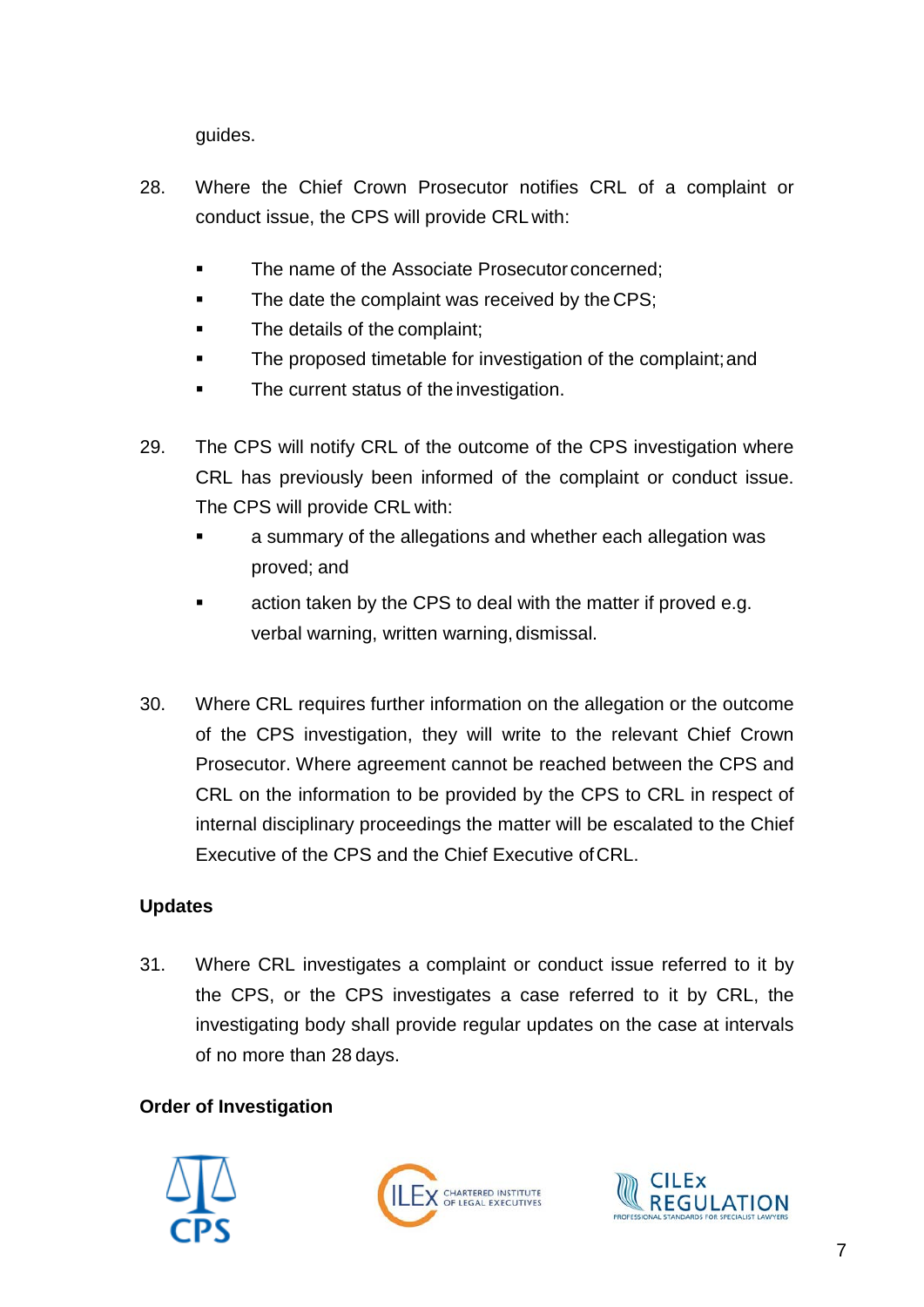32. Under normal circumstances CRL will investigate all conduct complaints made to it before the CPS and the CPS will investigate all complaints and conduct issues raised with it before CRL and complaints will not be pursued by CRL and CPS in parallel. However, this may be reviewed on a case by case basis. Where agreement cannot be reached between the CPS and CRL on the order in which the investigation should take place the matter will be escalated to the Chief Executive of the CPS and the Chief Executive of CRL.

# **Exchange of Information**

- 33. It is agreed that such management information relating to Associate Prosecutors as is necessary to facilitate their effective regulation by CRL shall be shared between CRL, CILEx and CPS.
- 34. Full details of the information to be shared and exchanged are set out in Annex B.

# **Liaison Meeting**

- 35. The CPS, CRL and CILEx will meet at least once annually to discuss the issues covered by this Memorandum of Understanding including, but not limited to:
	- Complaints or disciplinary action taken against Associate Prosecutors.
	- **The Associate Prosecutor training scheme.**
	- Registration, certification and information exchange procedures.
	- Any other information required by CRL to carry out its regulatory functions.

# **Review**

36. This Memorandum of Understanding will come into effect on 1 May 2019. It will be subject to review 12 months from the date on which it is





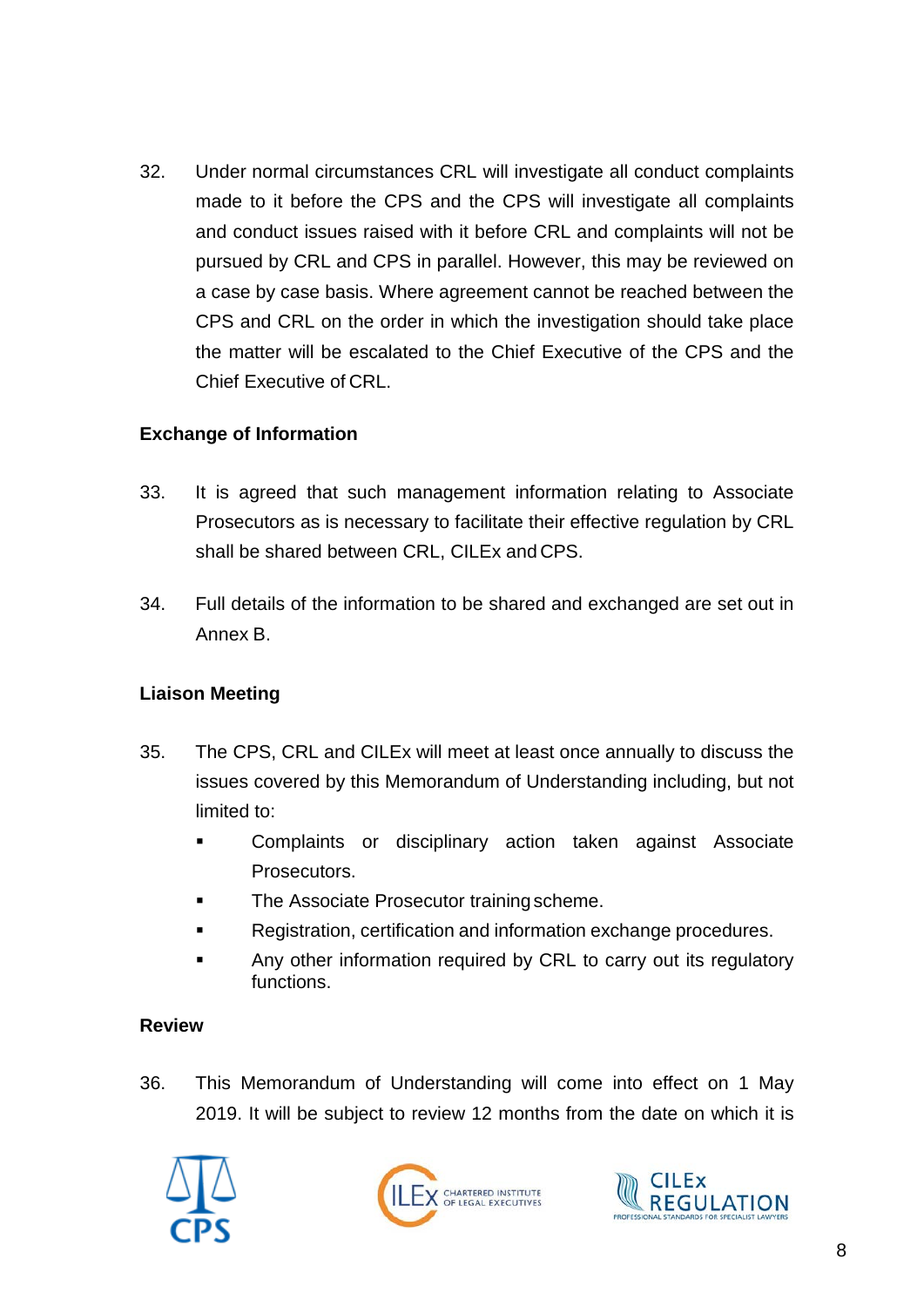executed, or earlier if requested by either party.

37. This document can only be subject to change with the agreement of the CPS, CILEx and CRL.

#### **Signatories**

38. The signatories to this memorandum are:

**SIGNED** by duly authorised for and on behalf  $\prod_{i} \bigwedge_{i} \bigwedge_{i}$ duly authorised for and on behalf  $\qquad$  ]  $\qquad \qquad$   $\qquad \qquad$  VVVV service ]

**The Director of Public Prosecutions**

Date: 30 April 2019

Date: 31/01/2019

**SIGNED** by **]**<br>duly authorised for and on behalf **duly** duly authorised for and on behalf<br>of the Chartered Institute of Legal Executives of the Chartered Institute of Legal Executives

**The Chief Executive of the Chartered Institute of Legal Executives**

**SIGNED** by **and a** set of  $\sim$  **1** duly authorised for and on behalf [100] of CILEx Regulation Limited

White Jelen

**The Chief Executive of CILEx Regulation Limited**

Date: 06/02/2019





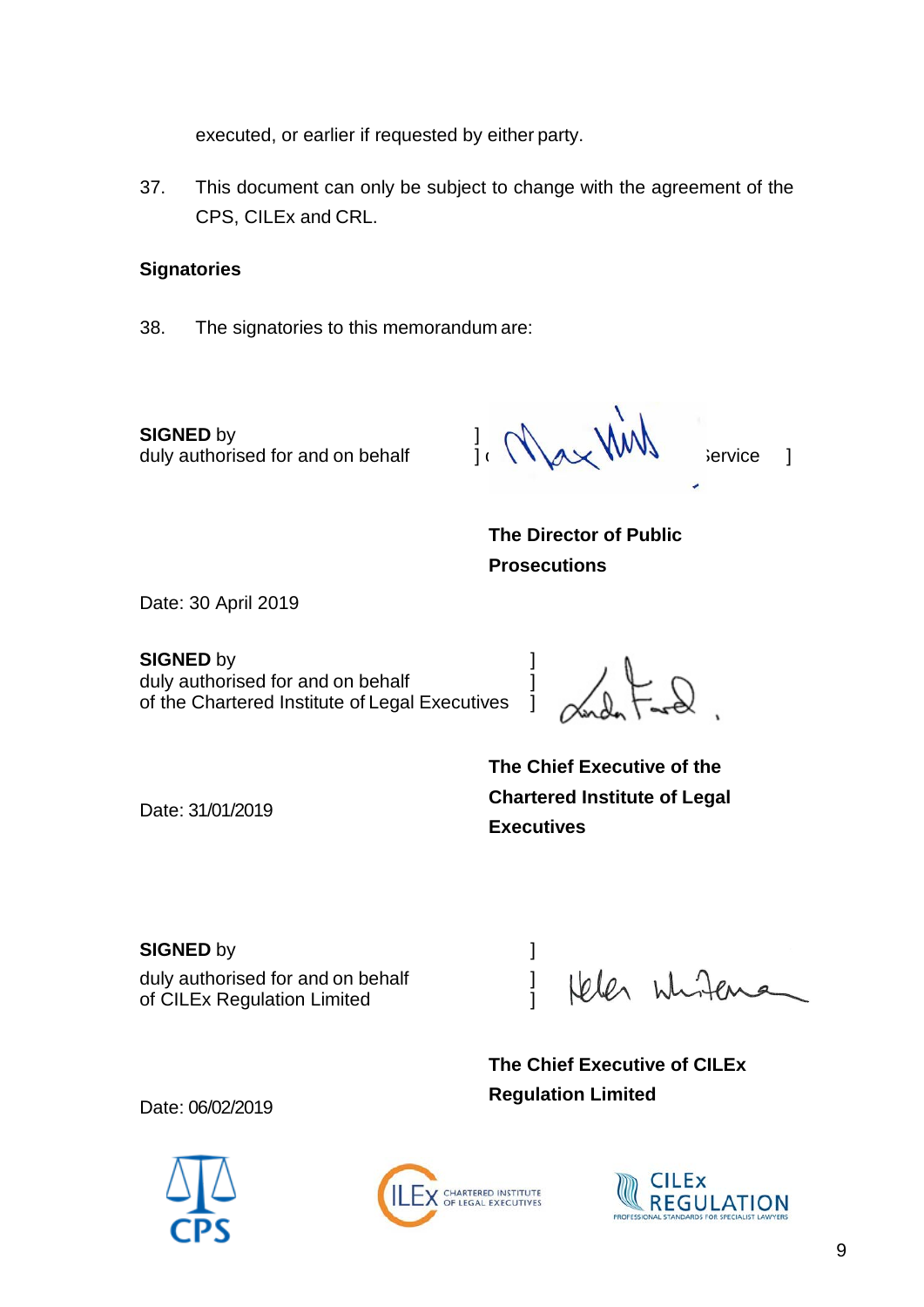# **Annex A**

# **Registration and membership with CILEx**

# **Applying for Registration**

- 1. A person shall apply to become registered as an Associate Prosecutor with CILEx on successful completion of the CPS Associate Prosecutor training programme. Each form for registration must be countersigned by the relevant Chief Crown Prosecutor and returned to CILEx within the agreed timescale.
- 2. CILEx shall notify the Associate Prosecutor and the CPS in writing of the outcome of each application for registration within 14 days of the application being received.
- 3. CILEx will issue an Associate Prosecutor's Certificate to each Associate Prosecutor member to the end of the certificationyear.
- 4. If an application for registration as an Associate Prosecutor with CILEx is refused, CILEx will notify the Director of Public Prosecutions, the applicant and the relevant Chief Crown Prosecutor in writing as soon as practicable, but no more than 7 days after the decision has been made, giving reasons for the decision. No CPS Area will deploy a person as an Associate Prosecutor whose application for registration as an Associate Prosecutor has been refused.

# **Practice Fees**

5. The CPS will pay CILEx the Practice Certificate fee of each new Associate Prosecutor member. CRL will consult the CPS each year on proposed Practice Certificate fees and take account of CPS representations on fees.





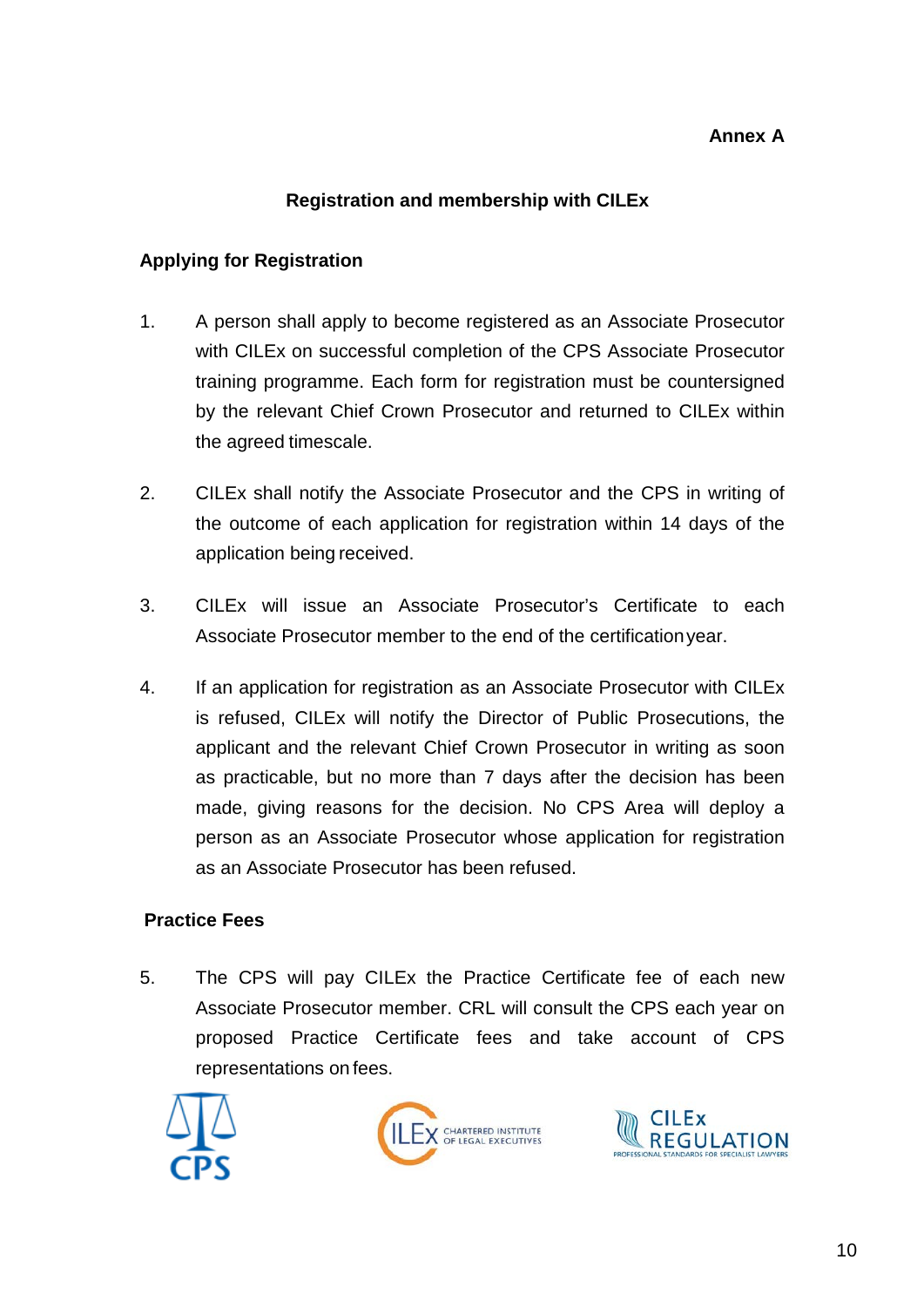- 6. On receipt of a new application for registration as an Associate Prosecutor with CILEx, CILEx shall invoice the CPS Area the cost of the practice certificate fee to the end of the certification year, unless otherwise agreed.
- 7. Where an Associate Prosecutor is already registered in a grade of membership with CILEx, the CPS will meet the cost of Associate Prosecutor registration and the individual Associate Prosecutor will be responsible for the payment of the balance of the membership fee in respect of the other grade of membership.

# **Renewal of Certification**

- 8. No later than 30 November of each year, practice certificate fee renewal forms will be sent by CILEx to each Associate Prosecutor to complete.
- 9. CILEx will invoice the CPS the practice certificate fees payable for each completed renewal form received.
- 10. CILEx will issue an Associate Prosecutor's Certificate to each Associate Prosecutor in respect of the new practice year provided the Associate Prosecutor has met their continuing professional development requirements for the preceding CPD year.
- 11. The CPS is under no obligation to pay practice fees for CPS employees who are not employed as Associate Prosecutors or who are no longer performing the Associate Prosecutor role.
- 12. Where an Associate Prosecutor is already registered in a grade of membership with CILEx, paragraph 7 above willapply.





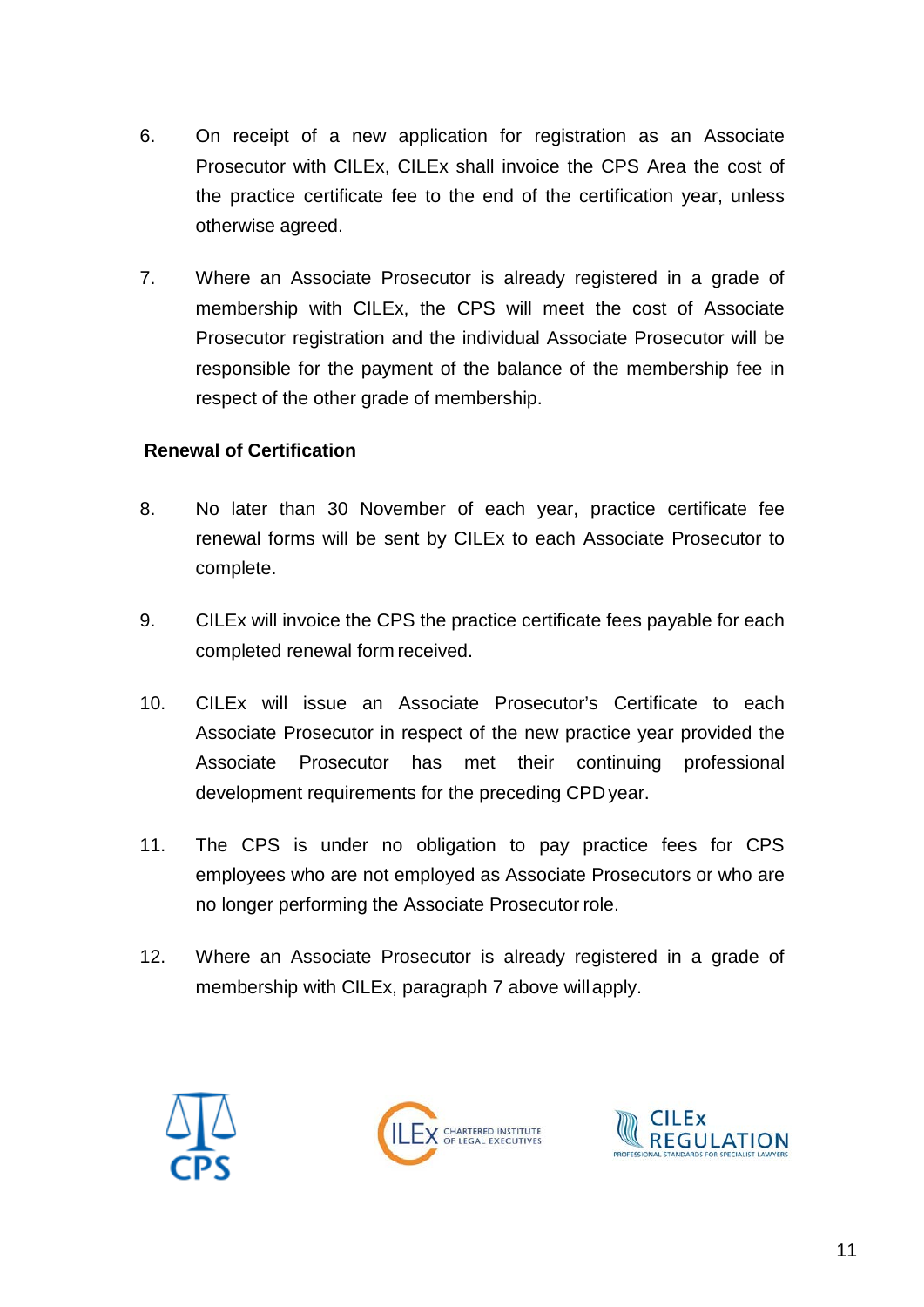## **Cessation of Registration**

- 13. An Associate Prosecutor who ceases to act or be deployed as an Associate Prosecutor may continue in membership with CILEx until the end of the subscription year. If such a person ceases to work as an Associate Prosecutor and the practice fees are not paid by the CPS they may continue in membership of CILEx in any other grade subject to meeting the requirements for that grade and provided their membership or practice certificate fees are up to date.
- 14. An Associate Prosecutor who resigns from membership of CILEx will cease to be eligible to be deployed as an Associate Prosecutor and may not resume acting as an Associate Prosecutor until he has been reinstated as an Associate Prosecutor member of CILEx.

**Date: 1 May 2019 Review date: 1 May 2020**





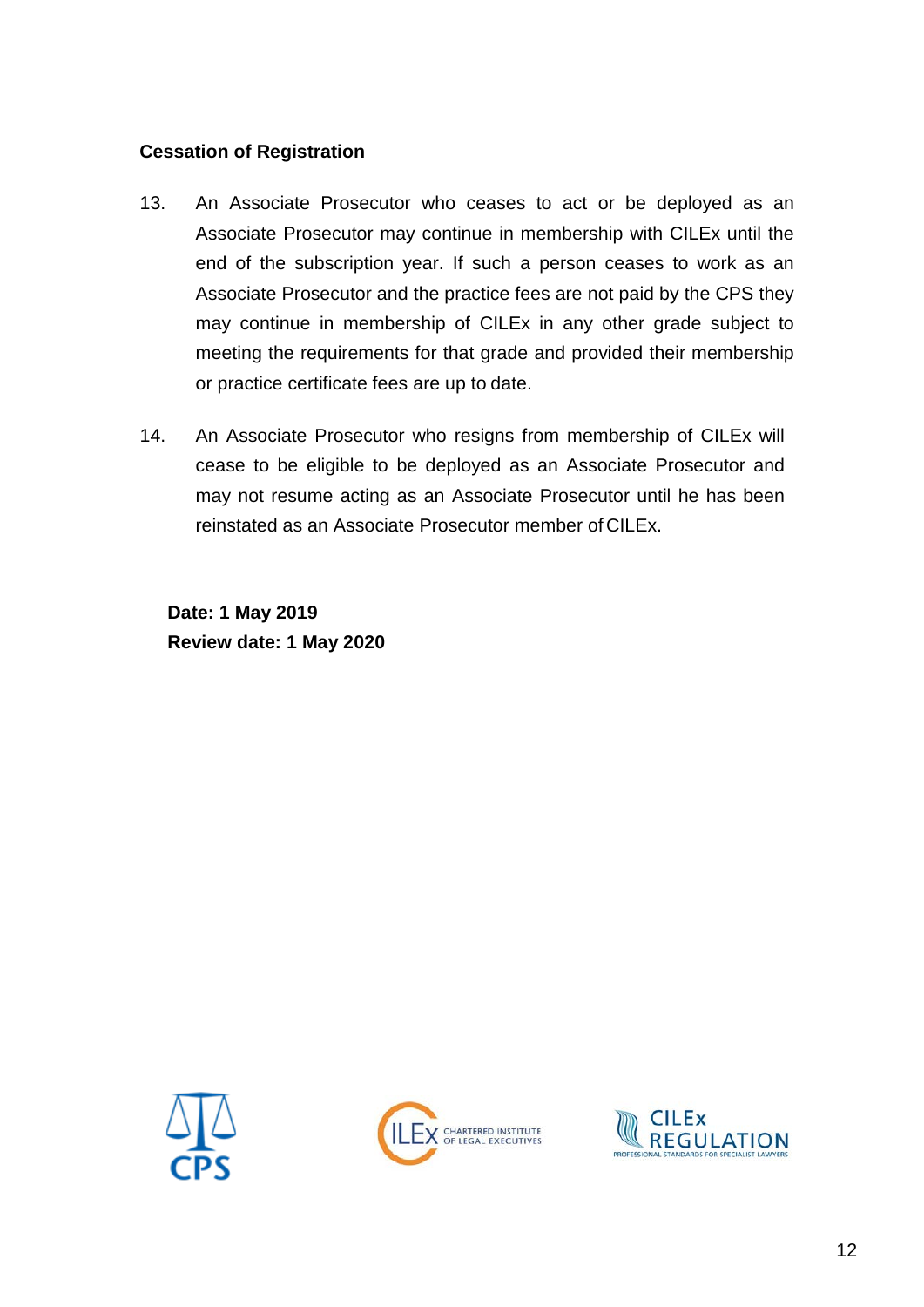# **Exchange of information**

- 1. To facilitate the effective regulation of Associate Prosecutors and the review of the training of Associate Prosecutors the CPS will provide to CRL by way of a periodic report (initiallyannually):
	- a brief summary of each required trainingcourse
	- the level of candidate performance on the required training course
	- the results of any training assessments whereapplicable
	- any recommendations for alteration to the course structure or materials and
	- any developments since the last periodic report
	- a summary of the advocacy quality assessments and other quality assurance reports, including the HMCPSI reports, conducted in relation to Associate Prosecutors
	- the instructions to Associate Prosecutors issued under S.7A Prosecution of Offences Act 1985 and the guidance issued by the DPP to Chief Crown Prosecutors on the deployment of Associate Prosecutors
	- Details of the CPS staff disciplinary procedure currently in force.
	- Details of Continuing Professional Development undertaken by Associate Prosecutors.
	- Any other information required by CRL to carry out its regulatory function.
- 2. To facilitate the review of the course materials and assessment criteria and inspection of courses required for the training of Associate Prosecutors the CPS will provide to CRL:
	- details of the training that is required to be completed by Associate Prosecutors including the training materials, the

**CILEX** 

**REGULATION** 



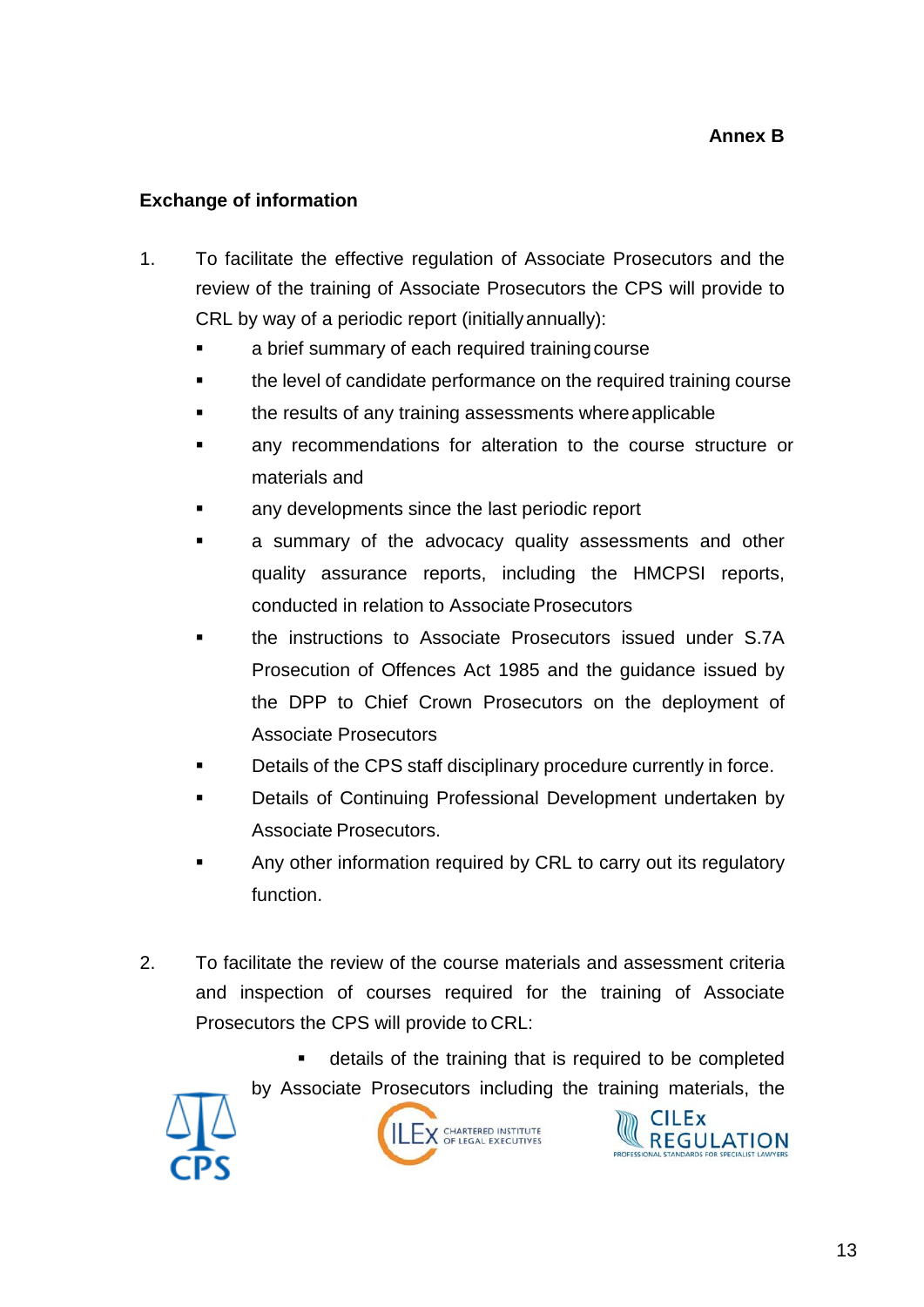candidate selection process and any assessment criteria applied.

- a selection of recorded assessments.
- 3. The CPS will notify CRL of any proposal to change the qualification scheme, the rights to be exercised by Associate Prosecutors or instructions to Associate Prosecutors under s7A Prosecution of Offences Act, as amended, and guidance of the Director of Public Prosecutions in accordance with paragraph 18 of this Memorandum.
- 4. CILEx and CRL will inform the CPS of the following when reasonably requested but primarily on an annual basis:
	- The number of Associate Prosecutor members ofCILEx;
	- The number of Associate Prosecutor members also registered in other grades of membership of CILEx;
	- The number of complaints received directly by CRL regarding Associate Prosecutor members;
	- The outcomes of the complaints;
	- The time taken to conclude complaints received directly by CRL;
	- The time taken to conclude complaints referred to CRL by the CPS; and
	- **Details of any measures taken or actions required arising from the** complaints and disciplinary process.
- 5. The CPS will inform CRL of the following when reasonably requested but primarily on an annual basis:
	- The number of complaints received by the CPS regarding Associate Prosecutors;
	- The outcomes of the complaints;
	- The time taken to conclude complaints investigated by the CPS;
	- The time taken to conclude complaints referred to the CPS by CRL; and